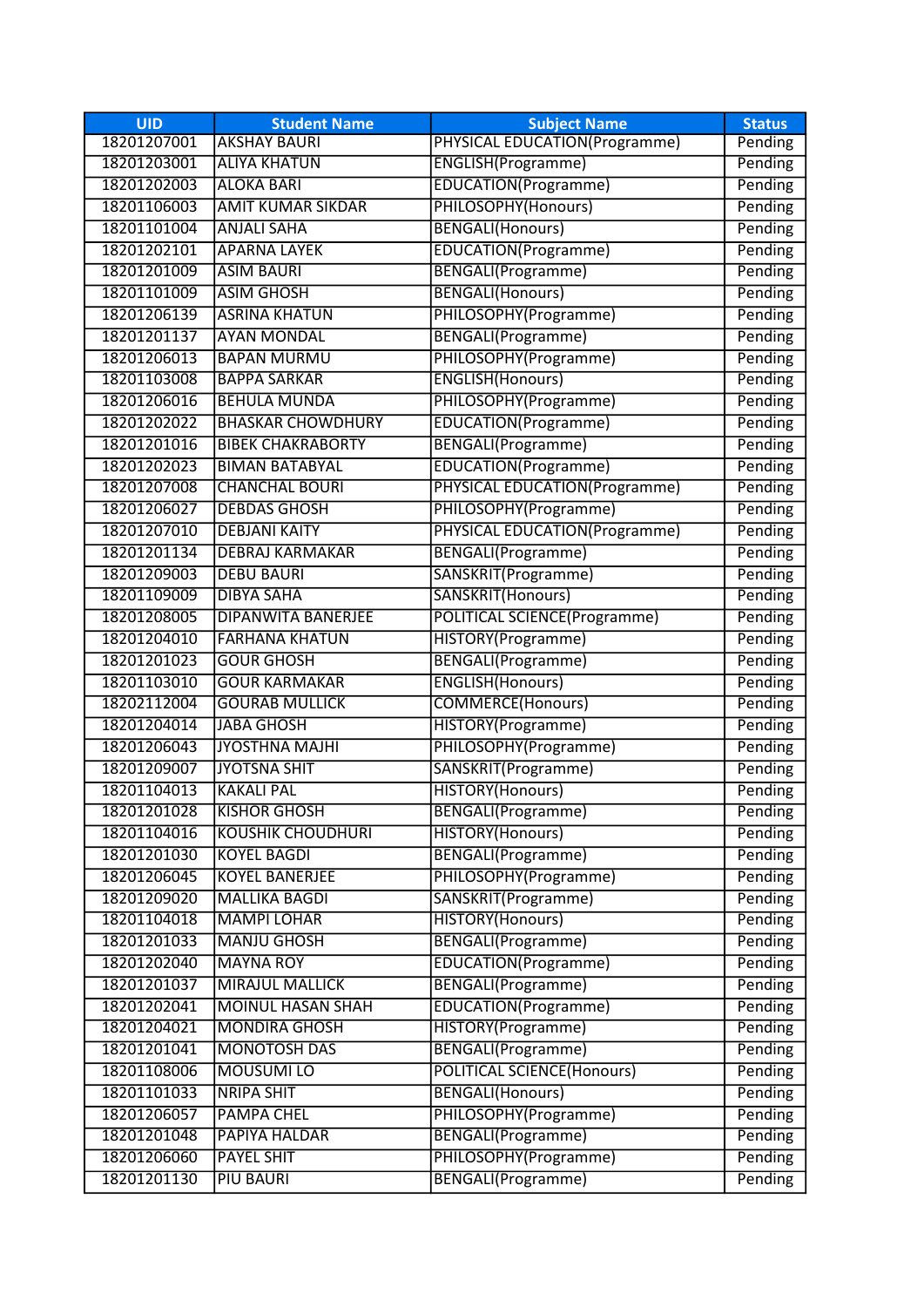| 18201202048 | <b>PIYALI GHOSH</b>                  | EDUCATION(Programme)          | Pending |
|-------------|--------------------------------------|-------------------------------|---------|
| 18201201052 | <b>PRADIP BAURI</b>                  | <b>BENGALI(Programme)</b>     | Pending |
| 18201209011 | <b>PRANAMITA PAL</b>                 | SANSKRIT(Programme)           | Pending |
| 18201206064 | <b>PRAPTI KONAR</b>                  | PHILOSOPHY(Programme)         | Pending |
| 18201206067 | <b>PRATIMA KAPURI</b>                | PHILOSOPHY(Programme)         | Pending |
| 18201109037 | <b>PRITI GHOSH</b>                   | SANSKRIT(Honours)             | Pending |
| 18201206069 | <b>PRIYA SARKAR</b>                  | PHILOSOPHY(Programme)         | Pending |
| 18201207033 | PRIYANKA BAGDI                       | PHYSICAL EDUCATION(Programme) | Pending |
| 18201207035 | <b>PUJA BISWAS</b>                   | PHYSICAL EDUCATION(Programme) | Pending |
| 18201206073 | <b>PUJA DAS</b>                      | PHILOSOPHY(Programme)         | Pending |
| 18201202054 | PUJA DUTTA                           | EDUCATION(Programme)          | Pending |
| 18201201061 | <b>PUJA GHATAK</b>                   | BENGALI(Programme)            | Pending |
| 18201207036 | <b>PUJA PAL</b>                      | PHYSICAL EDUCATION(Programme) | Pending |
| 18201106030 | <b>PUJA SAW</b>                      | PHILOSOPHY(Honours)           | Pending |
| 18201204029 | PURNIMA BARU                         | HISTORY(Programme)            | Pending |
| 18201206079 | <b>RAKHI BARU</b>                    | PHILOSOPHY(Programme)         | Pending |
| 18201201066 | RANAJIT DUTTA                        | BENGALI(Programme)            | Pending |
| 18201206081 | RANJAN KARMAKAR                      | PHILOSOPHY(Programme)         | Pending |
| 18201101049 | RIMPA GHARAMI                        | <b>BENGALI(Honours)</b>       | Pending |
| 18201206083 | RINA SOO                             | PHILOSOPHY(Programme)         | Pending |
| 18201207041 | <b>RIYA HOWLY</b>                    | PHYSICAL EDUCATION(Programme) | Pending |
| 18201202099 | <b>RIYA MALIK</b>                    | EDUCATION(Programme)          | Pending |
| 18201206090 | <b>RUMPA PAL</b>                     | PHILOSOPHY(Programme)         | Pending |
| 18201202067 | SAHANA KHATUN                        | EDUCATION(Programme)          | Pending |
| 18201201077 | <b>SAHELI KUNDU</b>                  | BENGALI(Programme)            | Pending |
| 18201201079 | <b>SAHINA KHATUN</b>                 | BENGALI(Programme)            | Pending |
| 18201201080 | SAIFUL MONDAL                        | BENGALI(Programme)            | Pending |
| 18201106041 | <b>SAMRAT KUNDU</b>                  | PHILOSOPHY(Honours)           | Pending |
| 18201202069 | <b>SANKAR LOHAR</b>                  | EDUCATION(Programme)          | Pending |
| 18201202070 | <b>SARIFA KHATUN</b>                 | EDUCATION(Programme)          | Pending |
| 18201209021 | <b>SHAMPA BAGDI</b>                  | SANSKRIT(Programme)           | Pending |
| 18201201092 | SHIULEE SINGHA                       | BENGALI(Programme)            | Pending |
| 18201206102 | <b>SILA GHOSH</b>                    | PHILOSOPHY(Programme)         | Pending |
| 18201206103 | <b>SIMA PAL</b>                      | PHILOSOPHY(Programme)         | Pending |
| 18201102019 | SK ABDUL HAFIZ                       | <b>EDUCATION(Honours)</b>     | Pending |
| 18201204038 |                                      |                               |         |
| 18201202083 | SOHEL MANDAL<br><b>SONALI SARKAR</b> | HISTORY(Programme)            | Pending |
|             |                                      | EDUCATION(Programme)          | Pending |
| 18201208024 | SOUGATA DANA                         | POLITICAL SCIENCE(Programme)  | Pending |
| 18201204040 | <b>SOUMEN BAGDI</b>                  | HISTORY(Programme)            | Pending |
| 18201201097 | SOURAV CHATTERJEE                    | BENGALI(Programme)            | Pending |
| 18201102021 | SOURAV MONDAL                        | EDUCATION(Honours)            | Pending |
| 18201108012 | <b>SUBHAJIT BAGDI</b>                | POLITICAL SCIENCE(Honours)    | Pending |
| 18201204041 | <b>SUBHOJIT GHOSH</b>                | HISTORY(Programme)            | Pending |
| 18201206108 | <b>SUBRATA ANKURE</b>                | PHILOSOPHY(Programme)         | Pending |
| 18201206109 | <b>SUBRATA KONAR</b>                 | PHILOSOPHY(Programme)         | Pending |
| 18201101067 | <b>SUCHARITA SARKAR</b>              | <b>BENGALI(Honours)</b>       | Pending |
| 18201201102 | <b>SUDIP KHAN</b>                    | BENGALI(Programme)            | Pending |
| 18203121041 | <b>SUMAN BAGDI</b>                   | MATHEMATICS(Honours)          | Pending |